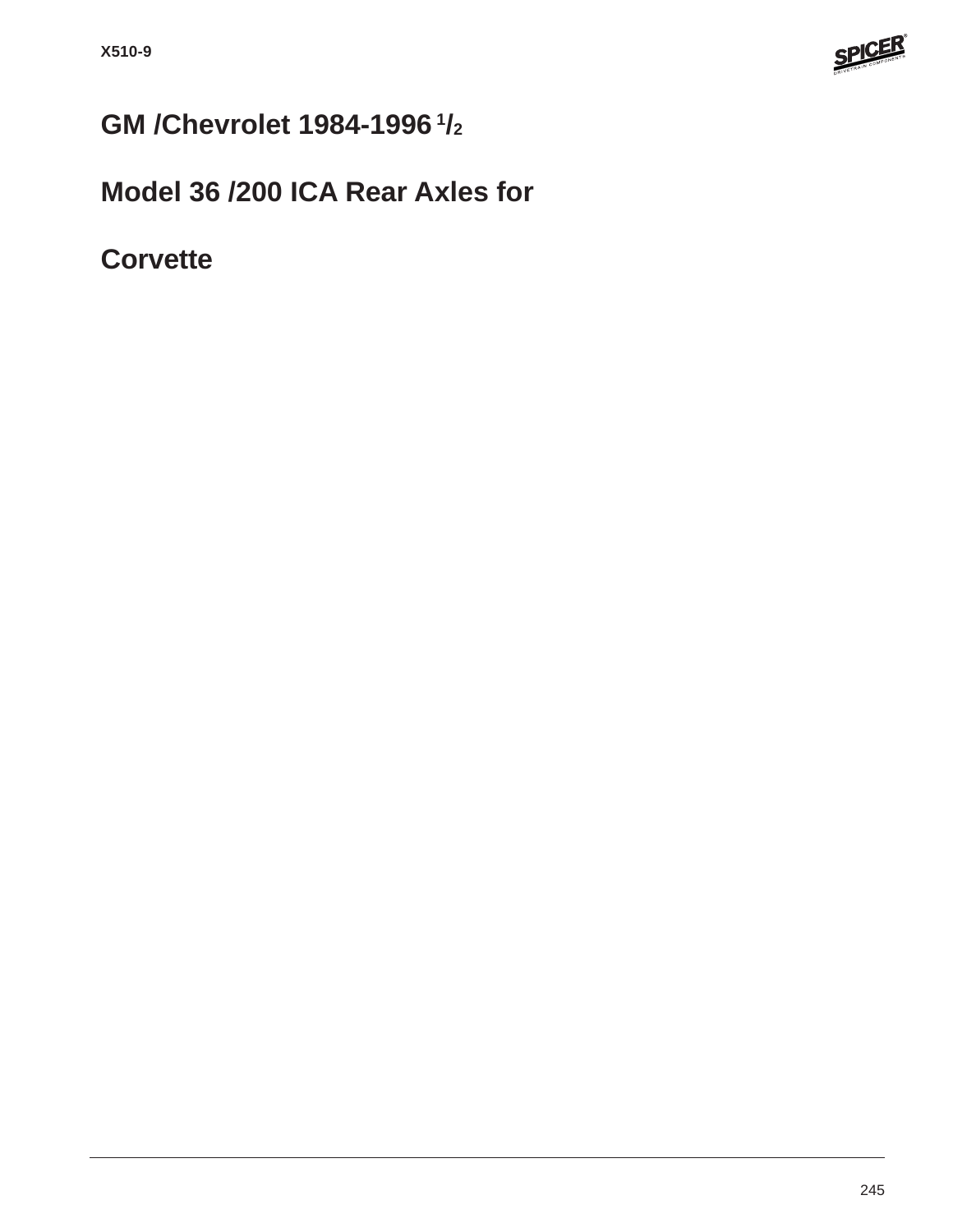

#### **Exploded View GM Model 36 /200 ICA Rear Axles**

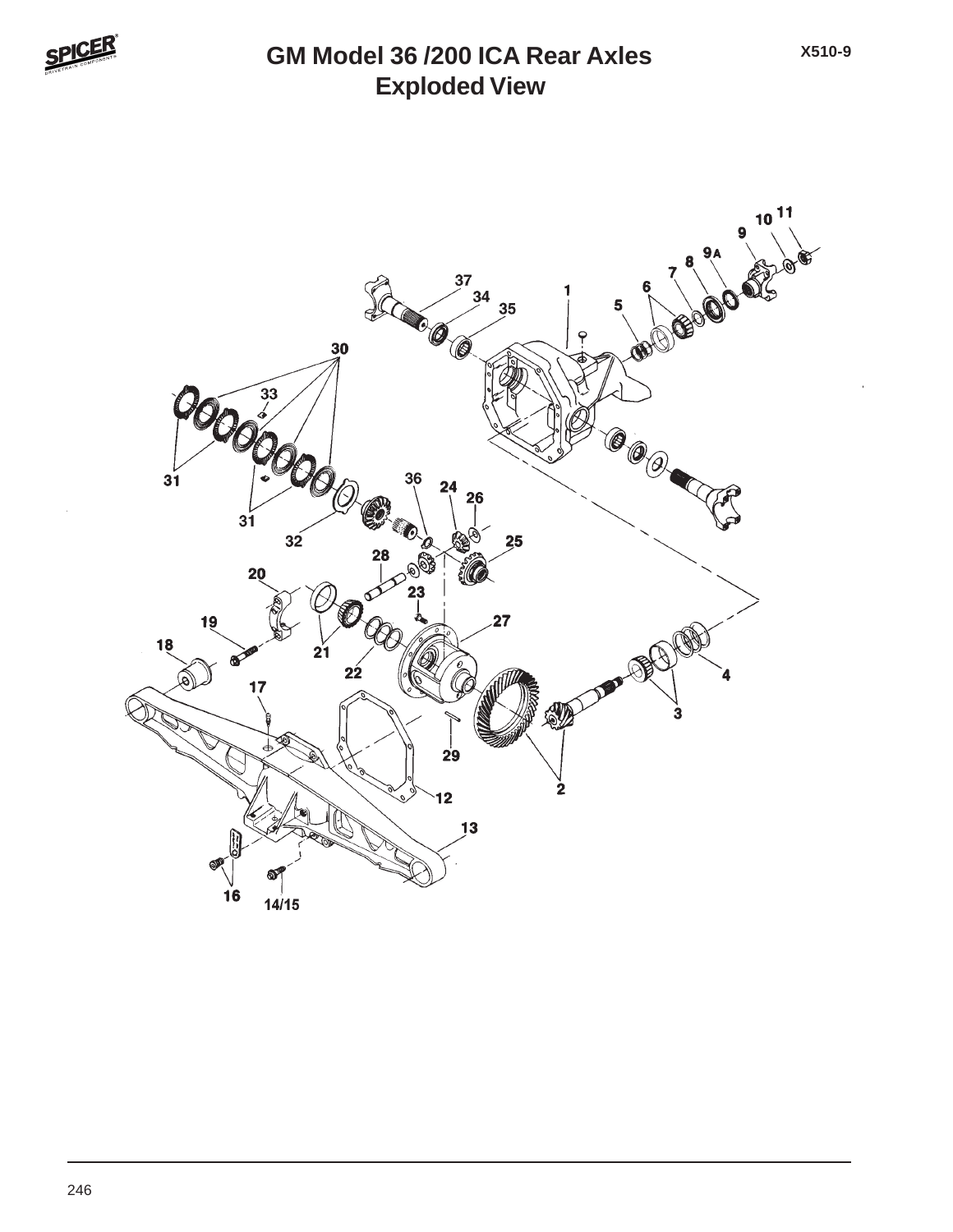#### **Parts Listing GM Model 36 /200 ICA Rear Axles**



| <b>ITEM</b><br>NO.        | <b>PART</b><br><b>NUMBER</b> | <b>DESCRIPTION</b>              | <b>ITEM</b><br>NO. | <b>PART</b><br><b>NUMBER</b> | <b>DESCRIPTION</b>                     |
|---------------------------|------------------------------|---------------------------------|--------------------|------------------------------|----------------------------------------|
| $\mathbf{1}$              | $- (3)$                      | Housing - Axle Service          | 21                 | 706016X                      | KIT - Differential Bearing             |
| $\sqrt{2}$                | $-$ (1)                      | Drive Pinion & Gear Assembly    | 22                 | 706878X                      | PKG - Diff Bearing Shim (inc 12, 36)   |
| $\ensuremath{\mathsf{3}}$ | 706015X                      | KIT - Inner Pinion Bearing      | 23                 | 41221                        | Bolt - Drive Gear (qty 10)             |
| $\overline{4}$            | 74438X                       | PKG - Inner Pinion Bearing Shim | 24                 | $-$ (2)                      | Pinion - Differential                  |
| $\,$ 5 $\,$               | 73173X                       | PKG - Outer Pinion Bearing Shim | 25                 | $- (2)$                      | Gear - Differential                    |
| $\,6$                     | 706014X                      | KIT - Outer Pinion Bearing      | 26                 | 40266                        | Thrustwasher - Diff Pinion             |
| $\overline{7}$            | 41012                        | Slinger - Outer Pinion Bearing  | 27                 | $- (3)$                      | Case - Differential                    |
| $\,8\,$                   | 41455                        | Seal - Pinion Oil               | 28                 | $-$ (2)                      | Shaft - Differential                   |
| 9                         | $2 - 4 - 6641 - 1$           | End Yoke                        | 29                 | 13449                        | Lock - Differential Shaft              |
| <b>9A</b>                 | 42502                        | Slinger - End Yoke              |                    | 707386X                      | KIT - Differential Plate & Disc        |
| 10                        | 30186                        | Washer - Pinion Nut             |                    |                              | (inc items 12, 29, 30, 31, 32, 33, 36) |
| 11                        | 30185                        | Pinion Nut                      | 30                 | $- (4)$                      | Disc - Differential                    |
| 12                        | 38615                        | <b>RTV Silicone Sealant</b>     | 31                 | $- (4)$                      | Plate - Differential                   |
| 13                        | $- (3)$                      | Arm - Carrier Cover Support     | 32                 | $- (4)$                      | Spacer - Dished                        |
| 14                        | 40286-1                      | Screw - Carrier Cover           | 33                 | 40835                        | Clip - Differential Clutch Retainer    |
| 15                        | 40286-2                      | Screw - Carrier Cover           |                    | 706880X                      | KIT - Unit Bearing & Seal              |
| 16                        | 39527                        | Fill Plug                       |                    |                              | (inc items 12, 34, 35, 36)             |
| 17                        | 40750                        | <b>Breather Vent</b>            | 34                 | 40108                        | Oil Seal                               |
| 18                        | $- (3)$                      | Bushing - Carrier Cover Arm     | 35                 | 565987                       | Bearing - Inner Yoke Shaft             |
| 19                        | 40284-2                      | Bolt - Differential Bearing Cap | 36                 | $-$ (4)                      | Snap Ring                              |
| 20                        | $- (3)$                      | Differential Bearing Cap        | 37                 | $-$ (1)                      | Shaft - Inner Yoke                     |
|                           |                              |                                 |                    |                              |                                        |
|                           |                              |                                 |                    |                              |                                        |
|                           |                              |                                 |                    |                              |                                        |
|                           |                              |                                 |                    |                              |                                        |
|                           |                              |                                 |                    |                              |                                        |
|                           |                              |                                 |                    |                              |                                        |
|                           |                              |                                 |                    |                              |                                        |
|                           |                              |                                 |                    |                              |                                        |
|                           |                              |                                 |                    |                              |                                        |
|                           |                              |                                 |                    |                              |                                        |
|                           |                              |                                 |                    |                              |                                        |
|                           |                              |                                 |                    |                              |                                        |
|                           |                              |                                 |                    |                              |                                        |
|                           |                              |                                 |                    |                              |                                        |
|                           |                              |                                 |                    |                              |                                        |
|                           |                              |                                 |                    |                              |                                        |
|                           |                              |                                 |                    |                              |                                        |
|                           |                              |                                 |                    |                              |                                        |
|                           |                              |                                 |                    |                              |                                        |

(1) See "Bill of Material Table" on next page

(2) See "Variable Parts Table" below

(3) Contact Vehicle Manufacturer

(4) Not Sold Separately

### **Variable Parts Listing**

|   | Kits & Parts - Use With All Applications           |                            |                            |       |  |  |  |  |  |  |
|---|----------------------------------------------------|----------------------------|----------------------------|-------|--|--|--|--|--|--|
|   | <b>Description &amp; Item Number</b>               | <b>Bills of Material</b>   |                            |       |  |  |  |  |  |  |
|   | (Refer to "Exploded View"<br>on the previous page) | 605172<br>605180<br>605239 | 605260<br>605321<br>605490 |       |  |  |  |  |  |  |
|   | Pinion - Differential                              | 24                         | 40265                      | 41599 |  |  |  |  |  |  |
|   | Gear - Differential                                | 25                         | 40276                      | 44038 |  |  |  |  |  |  |
| 3 | Shaft - Differential                               | 28                         | 41028                      | 41519 |  |  |  |  |  |  |
|   |                                                    |                            |                            |       |  |  |  |  |  |  |